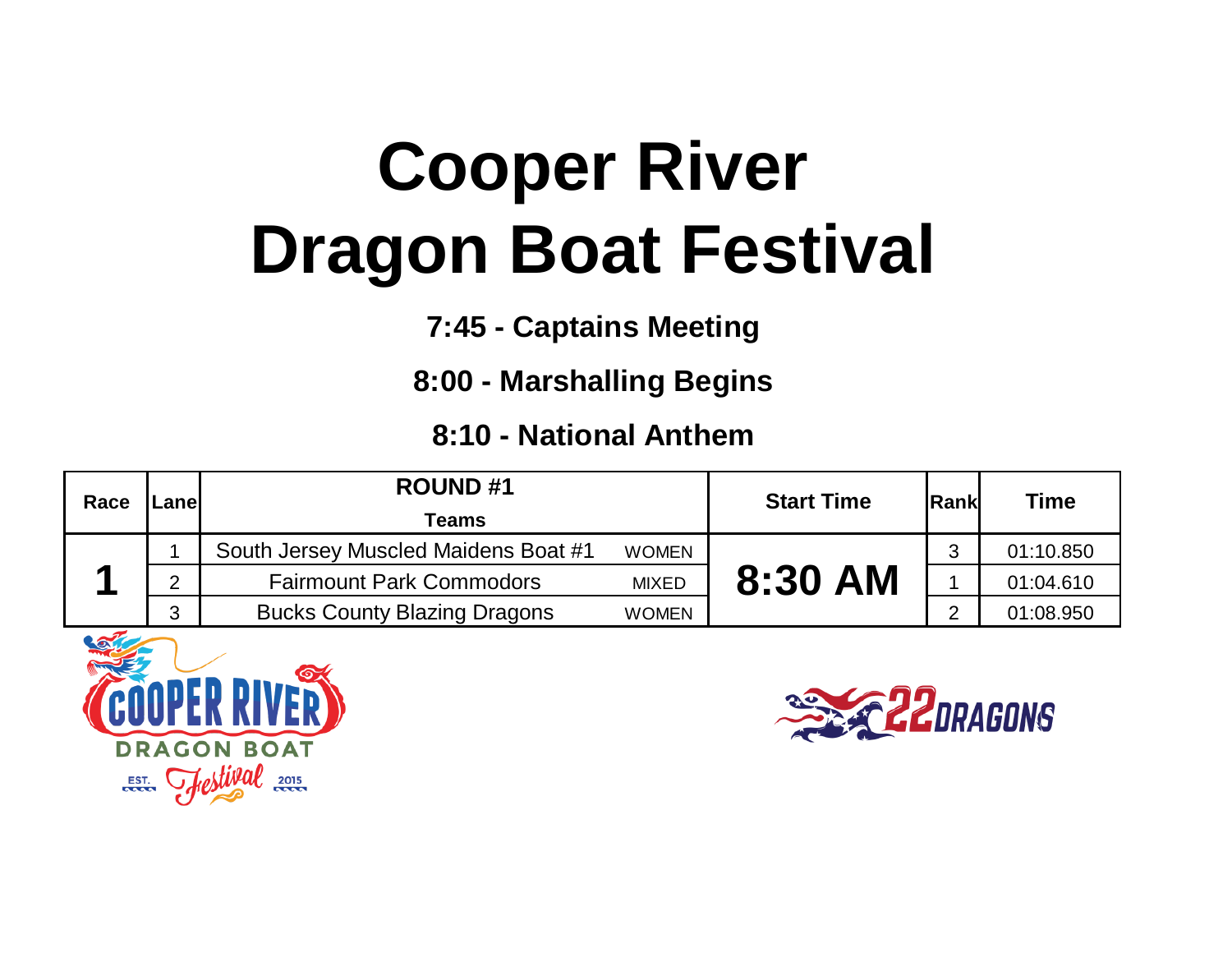| Race | .anel | <b>ROUND#1</b><br>Teams                 |              | <b>Start Time</b> | <b>IRank</b> | <b>Time</b> |
|------|-------|-----------------------------------------|--------------|-------------------|--------------|-------------|
|      |       | South Jersey Muscled Maidens Boat #2    | <b>WOMEN</b> |                   | っ            | 01:15.220   |
|      | ◠     | <b>Gloucester County Vixens-Boat II</b> | <b>WOMEN</b> | 8:41 AM           |              | 01:14.620   |
|      | 3     | 40 Arms of Fury                         | <b>MIXED</b> |                   |              | 01:10.820   |

| Race                          | .anel | <b>ROUND#1</b>                                  | <b>Start Time</b> | <b>Rank</b> | <b>Time</b> |
|-------------------------------|-------|-------------------------------------------------|-------------------|-------------|-------------|
|                               |       | Teams                                           |                   |             |             |
|                               |       | <b>Bucks County Dragon Boat</b><br><b>WOMEN</b> |                   |             | 01:06.110   |
| η<br>$\overline{\phantom{a}}$ | ◠     | Oar We There Yet?<br><b>MIXED</b>               | 8:52 AM           | 2           | 01:11.050   |
|                               | ⌒     | <b>Hope Afloat USA</b><br><b>BCS</b>            |                   | ⌒           | 01:10.480   |



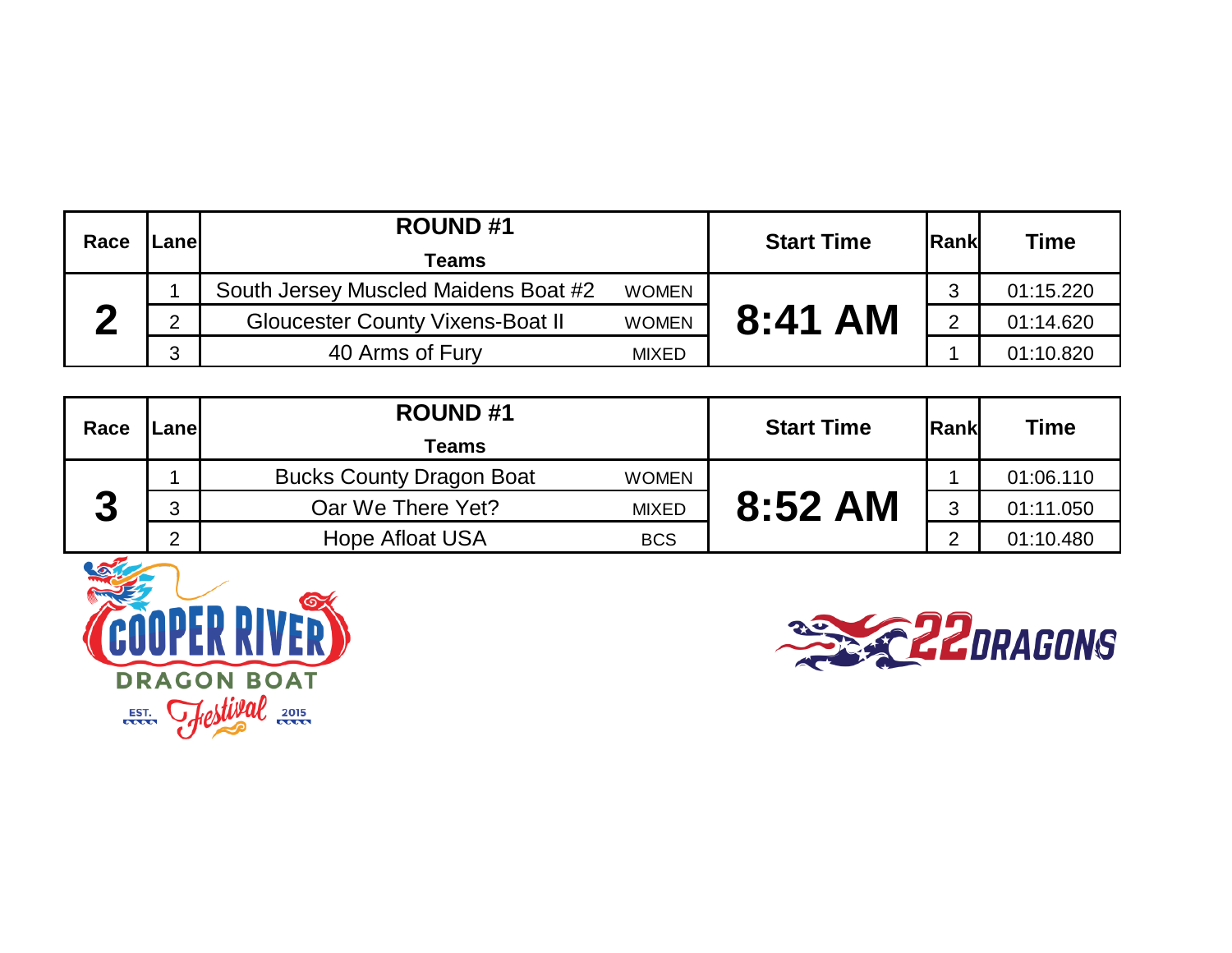| Race | .anel | <b>ROUND#1</b>                                  | <b>Start Time</b> | <b>Rank</b> | <b>Time</b> |
|------|-------|-------------------------------------------------|-------------------|-------------|-------------|
|      |       | Teams                                           |                   |             |             |
|      |       | <b>Pittsburgh Hearts of Steel</b><br><b>BCS</b> |                   | ⌒           | 01:06.450   |
|      | ⌒     | Ithica Gorges Dragon Boat<br><b>MIXED</b>       | $9:03$ AM         |             | 01:03.910   |
|      | ◠     | Queen Bees 2<br><b>WOMEN</b>                    |                   |             | 01:23.660   |

| Race | .anel         | <b>ROUND#1</b>                           |              | <b>Start Time</b> | Rank | <b>Time</b> |
|------|---------------|------------------------------------------|--------------|-------------------|------|-------------|
|      |               | <b>Teams</b>                             |              |                   |      |             |
|      |               | <b>Relentless Warriors</b>               | <b>MIXED</b> |                   |      | 01:04.210   |
| J    | $\mathcal{D}$ | <b>Wicked Warriors of East Greenwich</b> | <b>WOMEN</b> | $9:14$ AM         |      | 01:12.190   |
|      | 3             | <b>Gloucester County Vixens-Boat I</b>   | <b>WOMEN</b> |                   | ⌒    | 01:12.690   |



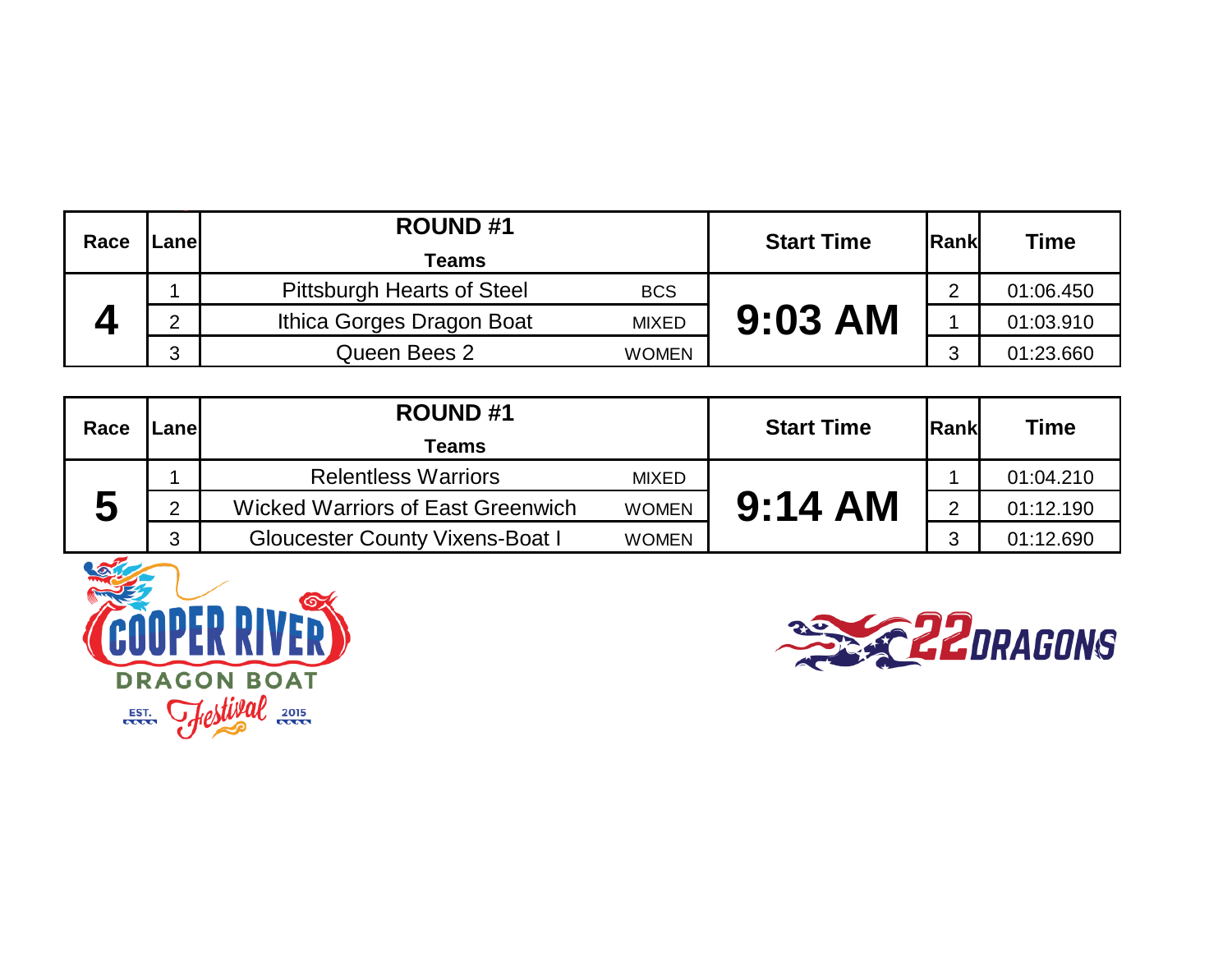| Race | .anel  | <b>ROUND#1</b>                        | <b>Start Time</b> | Rank       | Time      |
|------|--------|---------------------------------------|-------------------|------------|-----------|
|      |        | Teams                                 |                   |            |           |
|      |        | The Archangels<br><b>WOMEN</b>        |                   | <b>DNS</b> | 10:39.990 |
| ┍    | ⌒      | <b>River Sisters</b><br><b>BCS</b>    | <b>9:25 AM</b>    |            | 01:09.620 |
|      | ◠<br>ບ | <b>Alpha Warriors</b><br><b>WOMEN</b> |                   |            | 01:11.120 |

| Race | .anel          | <b>ROUND#1</b>                     |              | <b>Start Time</b> | Rank | <b>Time</b> |
|------|----------------|------------------------------------|--------------|-------------------|------|-------------|
|      |                | <b>Teams</b>                       |              |                   |      |             |
|      |                | <b>Twisted Sisters</b>             |              |                   | ◠    | 01:16.080   |
|      | $\overline{2}$ | Pink Lightning (formerly Team SOS) | <b>BCS</b>   | $9:36$ AM         | ⌒    | 01:12.350   |
|      | 3              | <b>Relentless Premier Women</b>    | <b>WOMEN</b> |                   |      | 01:08.220   |



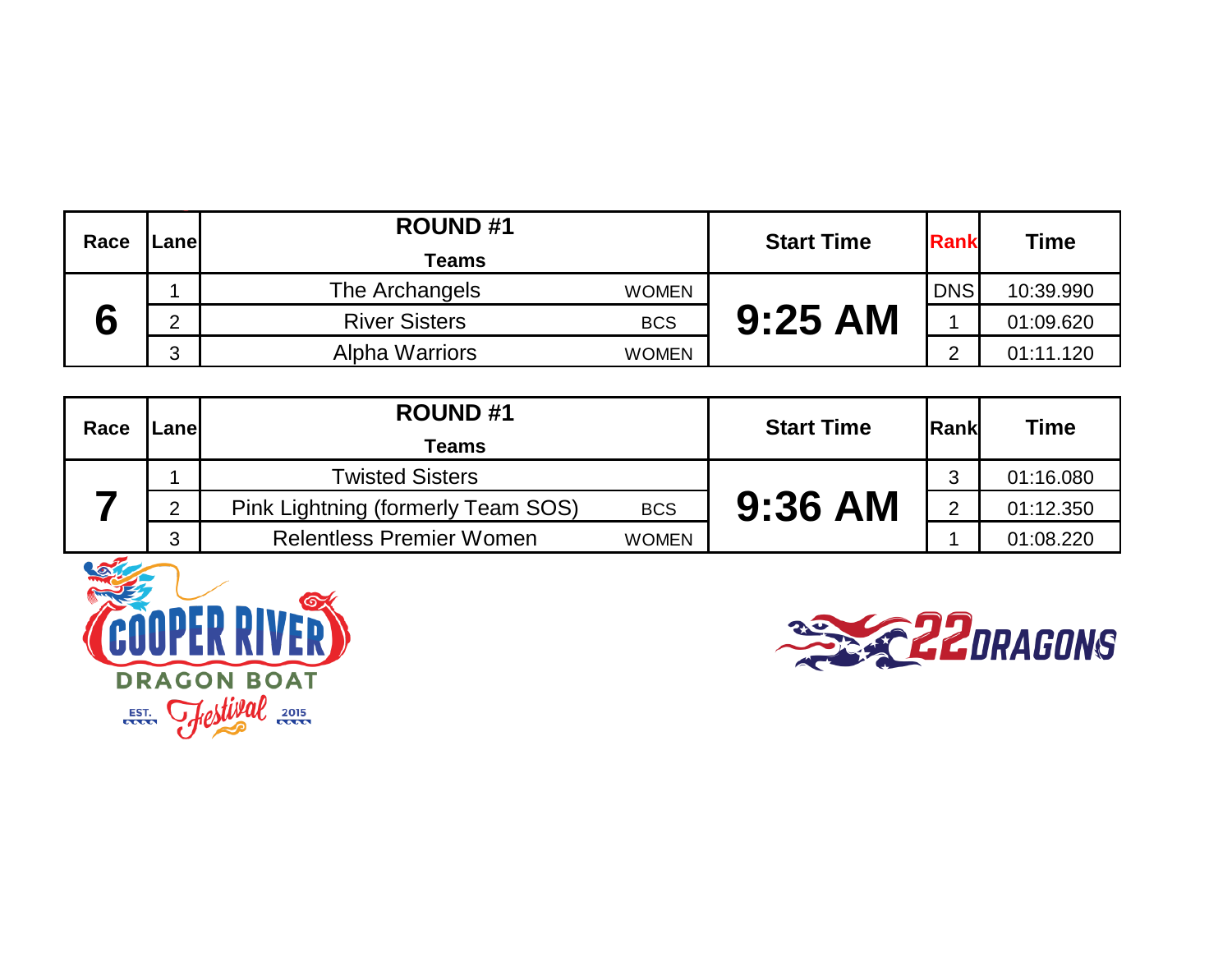| Race | .anel  | <b>ROUND#1</b>                           |              | <b>Start Time</b> | <b>IRank</b> | <b>Time</b> |
|------|--------|------------------------------------------|--------------|-------------------|--------------|-------------|
|      |        | Teams                                    |              |                   |              |             |
|      |        | Queen Bees 1                             | <b>WOMEN</b> |                   |              | 01:10.780   |
|      | ⌒      | <b>Gloucester County Vixens-Boat III</b> | <b>WOMEN</b> | $9:47$ AM         |              | 01:14.390   |
|      | 2<br>ບ | Philadelphia Flying Phoenix              | <b>WOMEN</b> |                   |              | 01:10.020   |

| Race | .anel  | <b>ROUND#2</b>                                  | <b>Start Time</b> | <b>Rank</b> | <b>Time</b> |
|------|--------|-------------------------------------------------|-------------------|-------------|-------------|
|      |        | <b>Teams</b>                                    |                   |             |             |
|      |        | <b>Fairmount Park Commodors</b><br><b>MIXED</b> |                   |             | 01:05.480   |
| 9    | ⌒      | 40 Arms of Fury<br><b>MIXED</b>                 | 9:58 AM           | ⌒           | 01:10.680   |
|      | ◠<br>J | Oar We There Yet?<br><b>MIXED</b>               |                   | ⌒           | 01:11.65    |



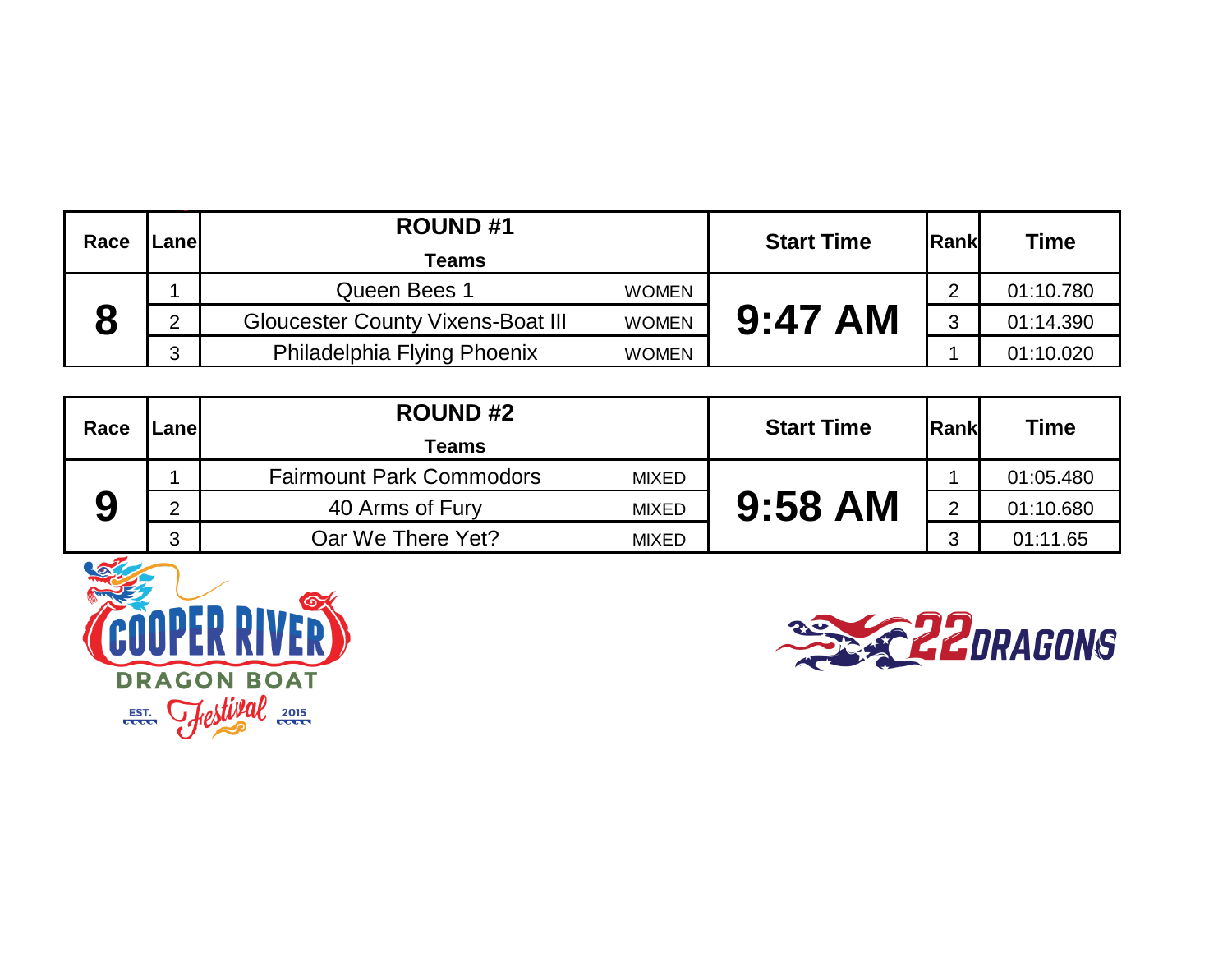| Race | .anel  | <b>ROUND#2</b><br><b>Teams</b>             | <b>Start Time</b> | <b>Rank</b> | <b>Time</b> |
|------|--------|--------------------------------------------|-------------------|-------------|-------------|
|      |        | Ithica Gorges Dragon Boat<br><b>MIXED</b>  |                   |             | 01:04.750   |
| 10   | ⌒      | <b>Relentless Warriors</b><br><b>MIXED</b> | 10:09 AM          | o           | 01:05.450   |
|      | ◠<br>د |                                            |                   |             |             |

| Race           | .anel  | <b>ROUND#2</b><br>Teams              |              | <b>Start Time</b> | Rank | <b>Time</b> |
|----------------|--------|--------------------------------------|--------------|-------------------|------|-------------|
|                |        | <b>Bucks County Blazing Dragons</b>  | <b>WOMEN</b> |                   |      | 01:06.880   |
| $\overline{4}$ |        | South Jersey Muscled Maidens Boat #2 | <b>WOMEN</b> | 10:20 AM          |      | 01:16.890   |
|                | ◠<br>J | $\blacksquare$                       |              |                   |      |             |



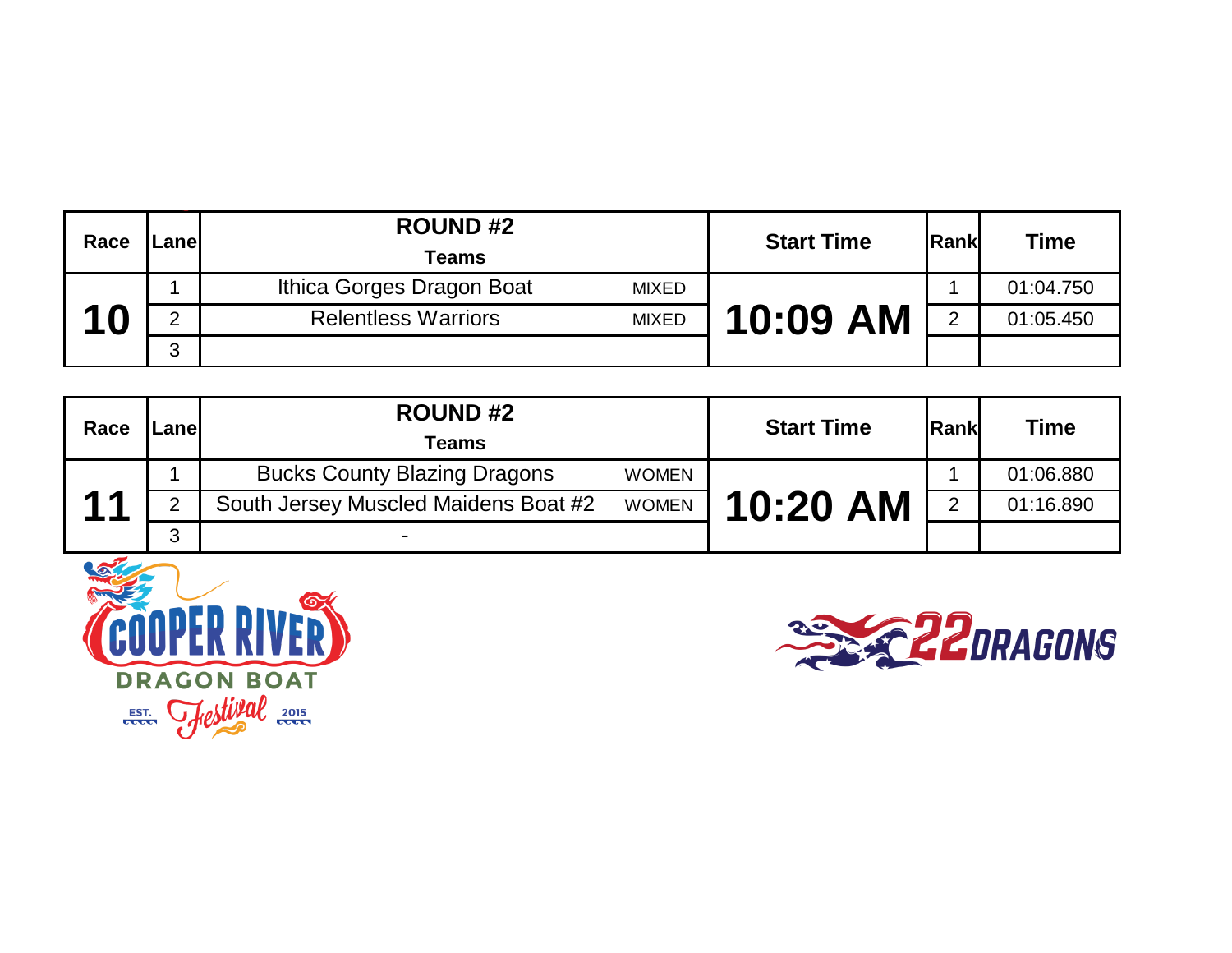| Race            | .anel  | <b>ROUND#2</b>                       |              | <b>Start Time</b> | <b>Rank</b> | Time      |
|-----------------|--------|--------------------------------------|--------------|-------------------|-------------|-----------|
|                 |        | <b>Teams</b>                         |              |                   |             |           |
|                 |        | <b>Hope Afloat USA</b>               | <b>BCS</b>   |                   |             | 01:12.920 |
| $\overline{17}$ |        | South Jersey Muscled Maidens Boat #1 | <b>WOMEN</b> | 10:31 AM          | າ           | 01:14.120 |
|                 | ◠<br>J | <b>Bucks County Dragon Boat</b>      | <b>WOMEN</b> |                   | ⌒           | 01:13.520 |

| Race |        | <b>ROUND#2</b>                           |              | <b>Start Time</b>    | Rank | <b>Time</b> |
|------|--------|------------------------------------------|--------------|----------------------|------|-------------|
|      | .anel  | Teams                                    |              |                      |      |             |
|      |        | <b>Wicked Warriors of East Greenwich</b> | <b>WOMEN</b> |                      |      | 01:12.520   |
| 13   |        | <b>Gloucester County Vixens-Boat II</b>  | <b>WOMEN</b> | $10:42 \, \text{AM}$ | 3    | 01:15.860   |
|      | ◠<br>J | <b>Pittsburgh Hearts of Steel</b>        | <b>BCS</b>   |                      |      | 01:14.720   |



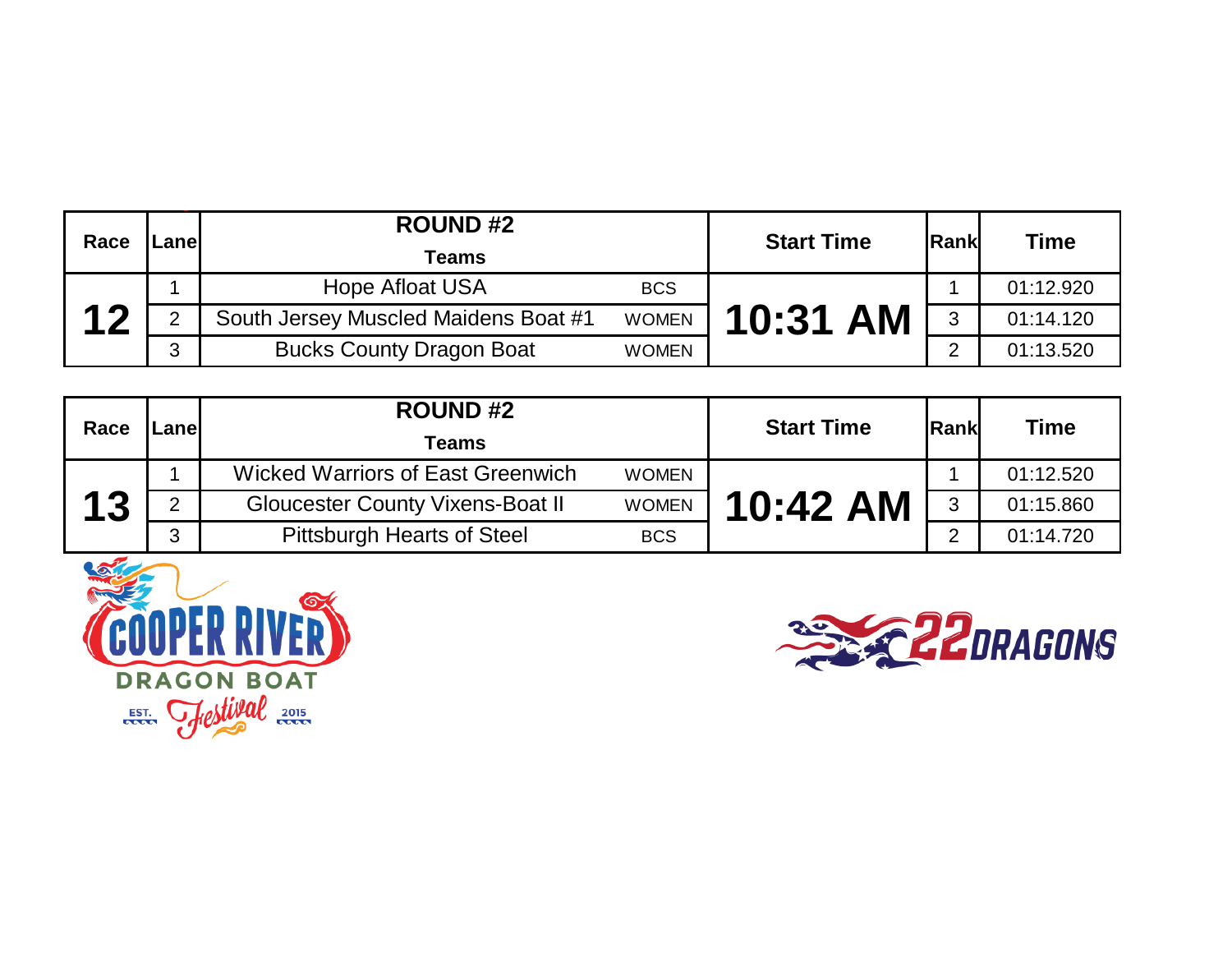| Race        | .anel  | <b>ROUND#2</b><br><b>Teams</b>         |              | <b>Start Time</b> | lRankl | Time      |
|-------------|--------|----------------------------------------|--------------|-------------------|--------|-----------|
|             |        | <b>Gloucester County Vixens-Boat I</b> | <b>WOMEN</b> |                   |        | 01:15.520 |
| <u> 1 д</u> | ⌒      | Queen Bees 2                           | <b>WOMEN</b> | 10:53 AM          | հ      | 01:15.690 |
|             | ◠<br>J | <b>River Sisters</b>                   | <b>BCS</b>   |                   |        | 01:15.340 |

| Race      | .anel | <b>ROUND#2</b><br>Teams                  |              | <b>Start Time</b> | <b>Rank</b> | <b>Time</b> |
|-----------|-------|------------------------------------------|--------------|-------------------|-------------|-------------|
|           |       | Pink Lightning (formerly Team SOS)       | <b>BCS</b>   |                   |             | 01:09.820   |
| <b>15</b> | C     | The Archangels                           | <b>WOMEN</b> | 11:04 AM          | <b>DNS</b>  | 10:39.900   |
|           | 3     | <b>Gloucester County Vixens-Boat III</b> | <b>WOMEN</b> |                   | ⌒           | 01:12.650   |



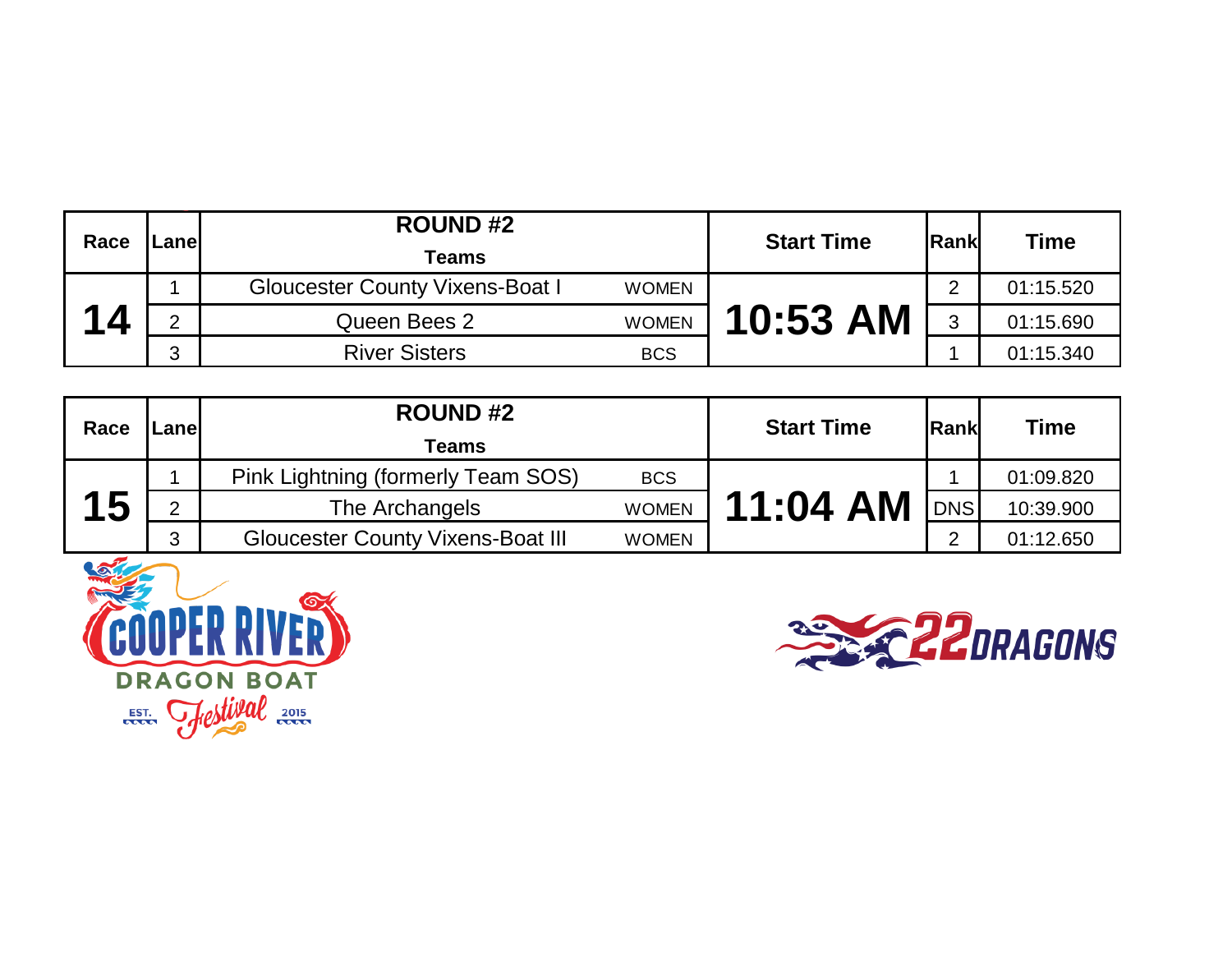| Race | _anel  | <b>ROUND#2</b>                                  | <b>Start Time</b> | <b>Rank</b> |                          |
|------|--------|-------------------------------------------------|-------------------|-------------|--------------------------|
|      |        | Teams                                           |                   |             | <b>Time</b><br>01:04.280 |
|      |        | <b>Relentless Premier Women</b><br><b>WOMEN</b> |                   |             |                          |
| 16   | C      | <b>Twisted Sisters</b><br><b>WOMEN</b>          | $11:15$ AM        | Ω           | 01:13.820                |
|      | C<br>J | Queen Bees 1<br><b>WOMEN</b>                    |                   |             | 01:11.850                |

| Race | _anel | <b>ROUND#2</b>                              | <b>Start Time</b> | <b>Rank</b> | <b>Time</b> |
|------|-------|---------------------------------------------|-------------------|-------------|-------------|
|      |       | <b>Teams</b>                                |                   |             |             |
|      |       | <b>Alpha Warriors</b><br><b>WOMEN</b>       |                   |             | 01:10.050   |
|      | ∩     | Philadelphia Flying Phoenix<br><b>WOMEN</b> | 11:26 AM          |             | 01:09.380   |
|      | 3     | -                                           |                   |             |             |

## **LUNCH BREAK : 60 minutes**



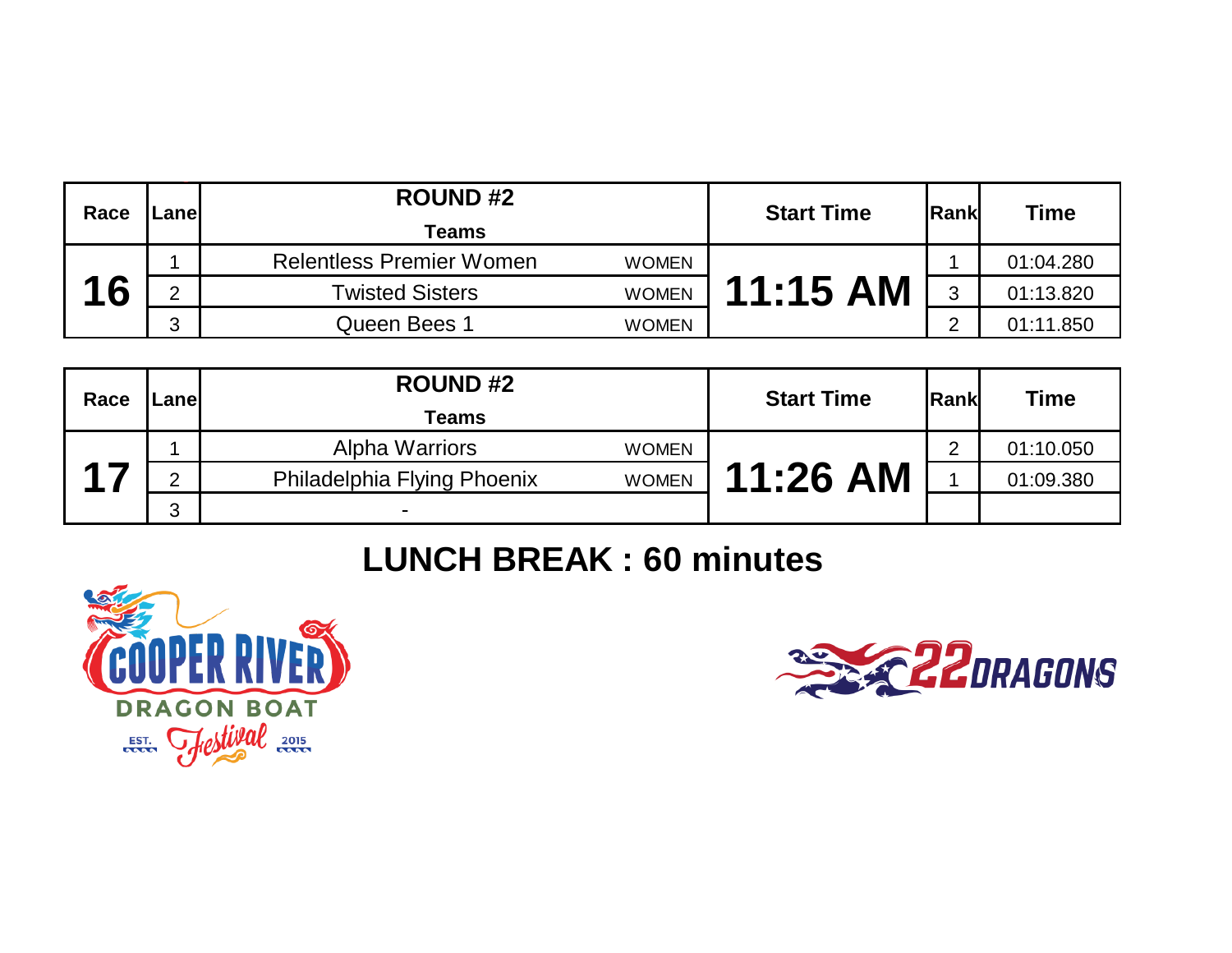| Race | <b>Consolation E Final - Women Division D</b><br>-anel |                                      |              | <b>Start Time</b> | <b>IRank</b> | <b>Time</b> |
|------|--------------------------------------------------------|--------------------------------------|--------------|-------------------|--------------|-------------|
|      |                                                        | Teams                                |              |                   |              |             |
| 18   |                                                        | Queen Bees 2                         | <b>WOMEN</b> |                   |              | 01:12.120   |
|      | ⌒                                                      | South Jersey Muscled Maidens Boat #2 | <b>WOMEN</b> | <b>12:26 PM</b>   |              | 01:12.290   |
|      | 3                                                      |                                      | <b>WOMEN</b> |                   |              |             |

| Race | _anel         | <b>Consolation D Final - Women Division D</b> |              | <b>Start Time</b> | <b>IRankl</b> | <b>Time</b> |
|------|---------------|-----------------------------------------------|--------------|-------------------|---------------|-------------|
|      |               | <b>Teams</b>                                  |              |                   |               |             |
|      |               | <b>Twisted Sisters</b>                        | <b>WOMEN</b> |                   |               | 01:13.25    |
| 19   | $\mathcal{D}$ | <b>Gloucester County Vixens - Boat I</b>      | <b>WOMEN</b> | 12:39 PM          |               | 01:13.690   |
|      | 3             | <b>Gloucester County Vixens - Boat II</b>     | <b>WOMEN</b> |                   |               | 01:14.250   |



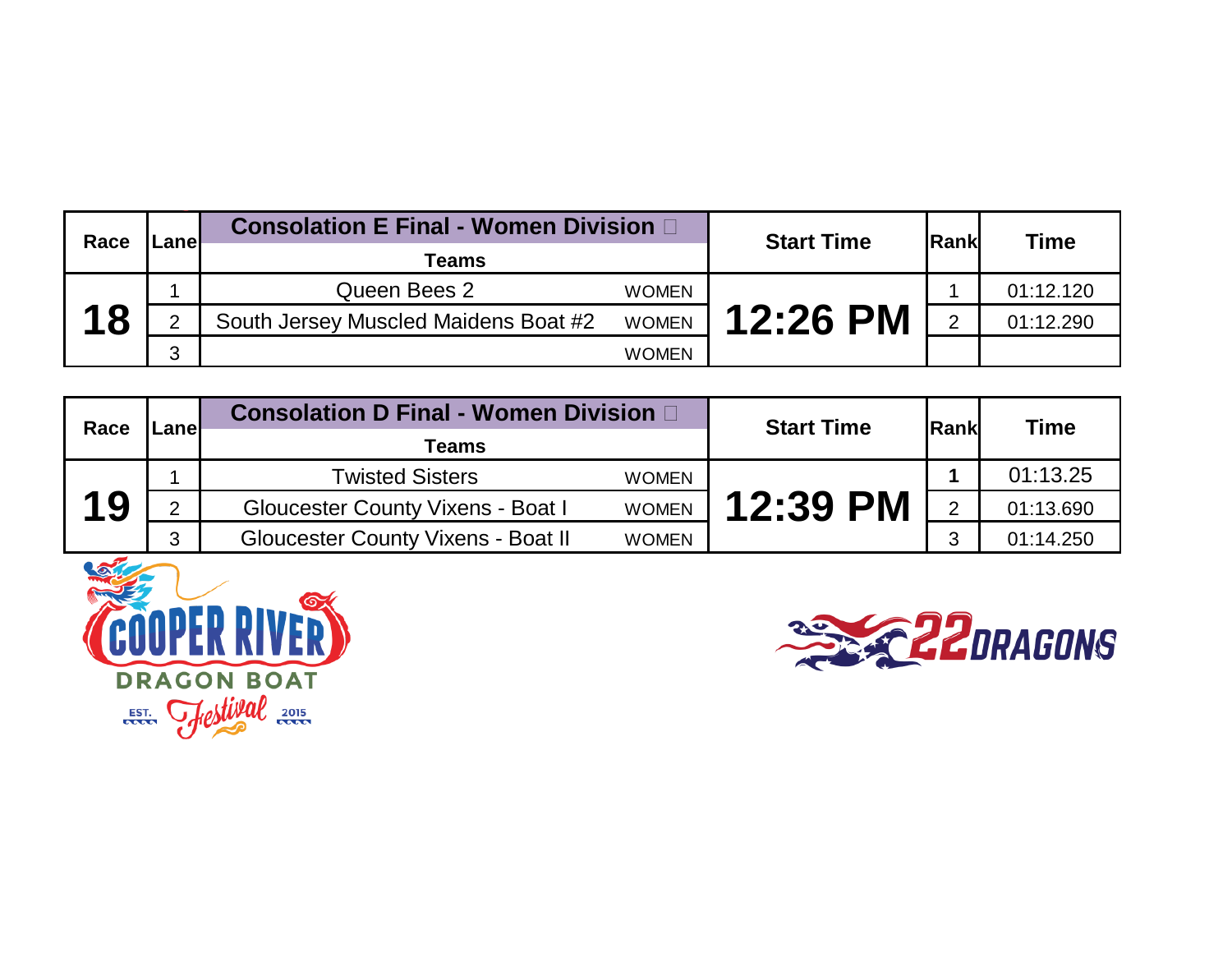| Race | .anel | <b>Consolation C Final - Women Division D</b> |              | <b>Start Time</b> | <b>IRank</b> | Time      |
|------|-------|-----------------------------------------------|--------------|-------------------|--------------|-----------|
|      |       | Teams                                         |              |                   |              |           |
|      | 0     | <b>Wicked Warriors of East Greenwich</b>      | <b>WOMEN</b> |                   |              | 01:09.380 |
| 20   | 2     | South Jersey Muscled Maidens Boat #1          | <b>WOMEN</b> | <b>12:52 PM</b>   |              | 01:13.590 |
|      | 3     | <b>Gloucester County Vixens - Boat III</b>    | <b>WOMEN</b> |                   |              | 01:14.790 |

| Race | .anel  | <b>Minor Final - Women Division ODD</b> |              | <b>Start Time</b> | lRankl | <b>Time</b> |
|------|--------|-----------------------------------------|--------------|-------------------|--------|-------------|
|      |        | <b>Teams</b>                            |              |                   |        |             |
|      |        | Alpha Warriors                          | <b>WOMEN</b> |                   |        | 01:09.040   |
| 04   | ◠      | Philadelphia Flying Phoenix             | <b>WOMEN</b> | $1:05$ PM         |        | 01:09.250   |
|      | ◠<br>ບ | Queen Bees 1                            | <b>WOMEN</b> |                   | ⌒      | 01:09.980   |



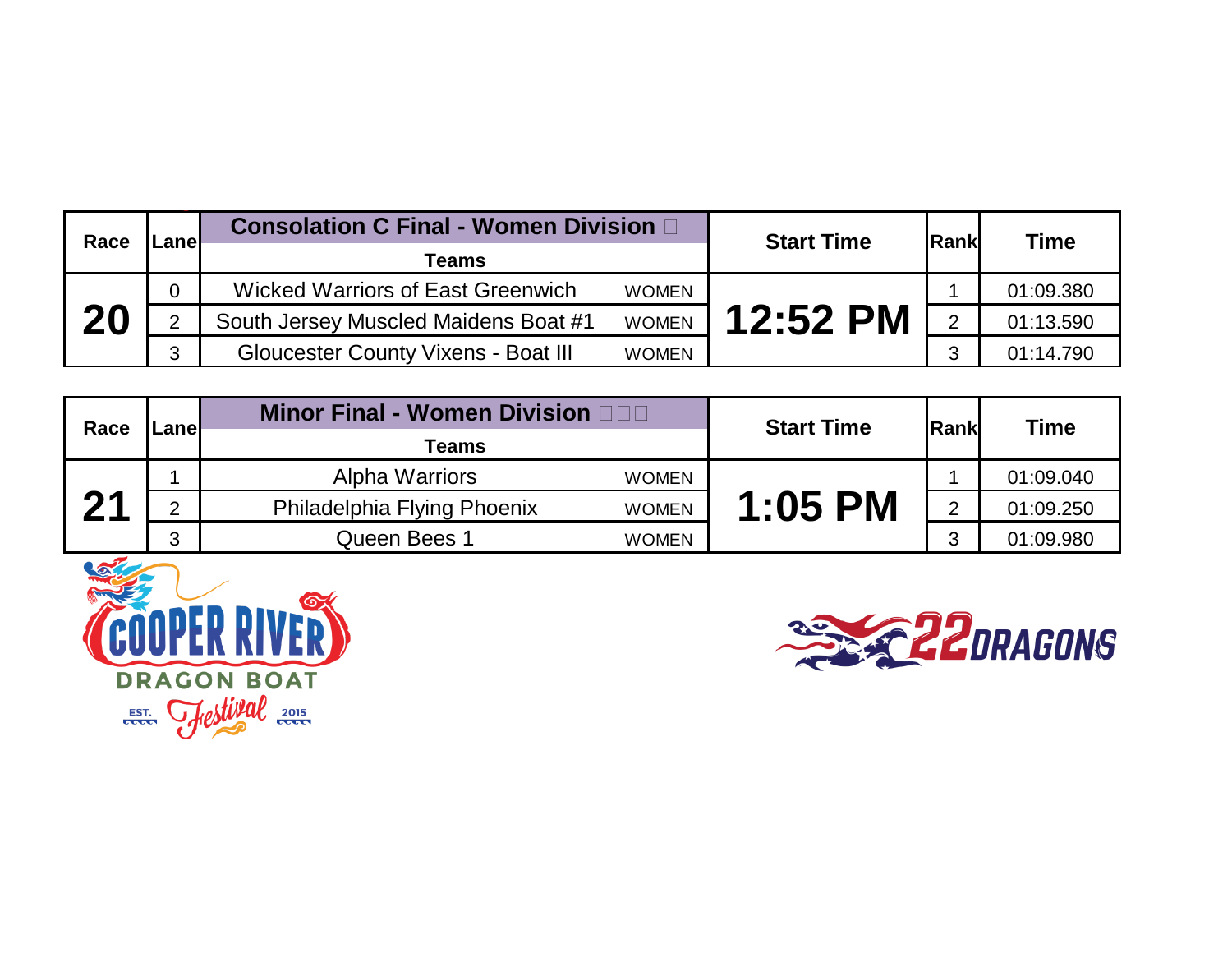| Race | Lanel | Grand Final - BCS Division <b>DDD</b> |            | <b>Start Time</b> | <b>IRankl</b> | <b>Time</b> |
|------|-------|---------------------------------------|------------|-------------------|---------------|-------------|
|      |       | <b>Teams</b>                          |            |                   |               | 01:14.220   |
|      |       | Hope Afloat                           | <b>BCS</b> |                   |               |             |
| つつ   |       | <b>River Sisters</b>                  | <b>BCS</b> | <b>1:16 PM</b>    |               | 01:11.620   |
|      | C     | <b>Pittsburg Heart of Steel</b>       | <b>BCS</b> |                   |               | 01:12.150   |
|      | 3     | Pink Lightning (Formerly team SOS)    | <b>BCS</b> |                   | ⌒             | 01:12.880   |

| Race | Lanel  | <b>Minor Final - Mixed Division Andrew</b> | <b>Start Time</b> | lRankl | <b>Time</b> |
|------|--------|--------------------------------------------|-------------------|--------|-------------|
|      |        | <b>Teams</b>                               |                   |        |             |
|      |        | Oar We There Yet<br><b>MIXED</b>           |                   |        | 01:08.550   |
| 23   | ◠      | 40 Arms of Fury<br><b>MIXED</b>            | $1:27$ PM         | っ      | 01:09.150   |
|      | ◠<br>J | $\blacksquare$                             |                   |        |             |